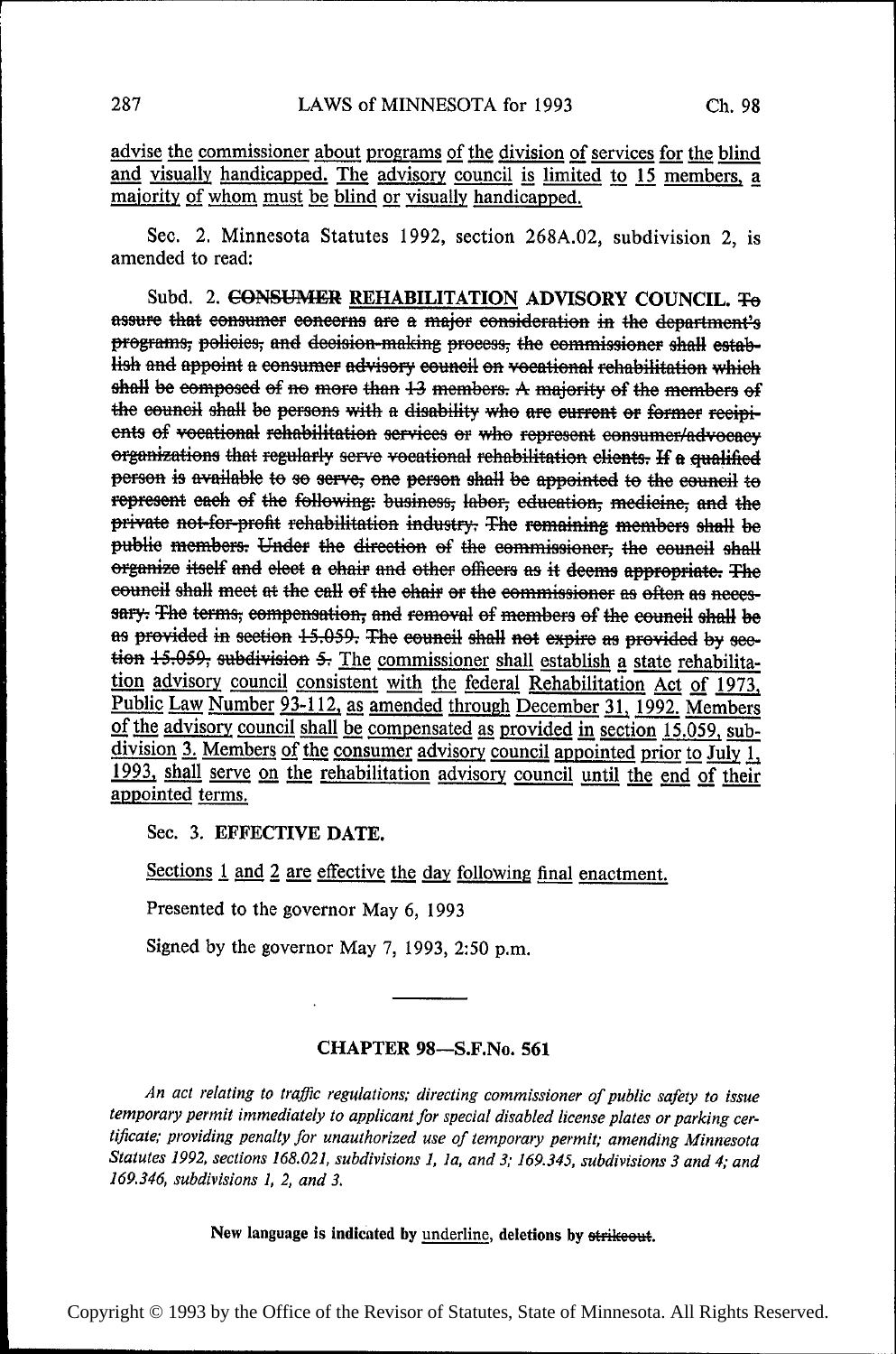## BE IT ENACTED BY THE LEGISLATURE OF THE STATE OF MINNESOTA:

Section 1. Minnesota Statutes 1992, section 168.021, subdivision 1, is amended to read:

Subdivision 1. SPECIAL PLATES; APPLICATION. (a) When a motor vehicle registered under section 168.017, a motorcycle, or a self-propelled recreational vehicle is owned or primarily operated by a permanently physically disabled person or a custodial parent or guardian of a permanently physically disabled minor, the owner may apply for and secure from the registrar of motor vehicles  $(1)$  immediately, a temporary permit valid for 30 days, if the applicant is eligible for the special plates issued under this paragraph, and  $(2)$  two license plates with attached emblems, one plate to be attached to the front, and one to the rear of the vehicle. Application for the plates must be made at the time of renewal or first application for registration. When the owner first applies for the plates, the owner must submit a physician's statement on a form developed by the commissioner under section 169.345, or proof of physical disability provided for in that section.

(b) The owner of a motor vehicle may apply for and secure  $(i)$  immediately, a temporary permit valid for 30 days, if the person is eligible to receive the special plates issued under this paragraph, and (ii) a set of special plates for a motor vehicle if:

(1) the owner employs a permanently physically disabled person who would qualify for special plates under this section; and

(2) the owner furnishes the motor vehicle to the physically disabled person for the exclusive use of that person in the course of employment.

Sec. 2. Minnesota Statutes 1992, section 168.021, subdivision la, is amended to read:

Subd. la. SCOPE OF PRIVILEGE. If a physically disabled person parks <sup>a</sup> vehicle displaying license plates described in this section, or a temporary permit valid for 30 days and issued to an eligible person awaiting receipt of the license valid for 30 days and issued to an eligible person awaiting receipt of the license<br>plates described in this section, or any person parks the vehicle for a physically plates described in this section, or any person parks the vehicle for a physically<br>disolated person, that person shall be entitled to park the vehicle as provided in disabled person, that person shall be entitled to park the vehicle as provided in section 169.345.

Sec. 3. Minnesota Statutes 1992, section 168.021, subdivision 3, is amended to read:

Subd. 3. PENALTIES FOR UNAUTHORIZED USE OF PLATES. (a) A person who uses the plates or temporary permit provided under this section on <sup>a</sup>motor vehicle in violation of this section is guilty of a misdemeanor, and is subject to a fine of \$500. This subdivision does not preclude a person who is not physically disabled from operating a vehicle bearing the plates or temporary permit if: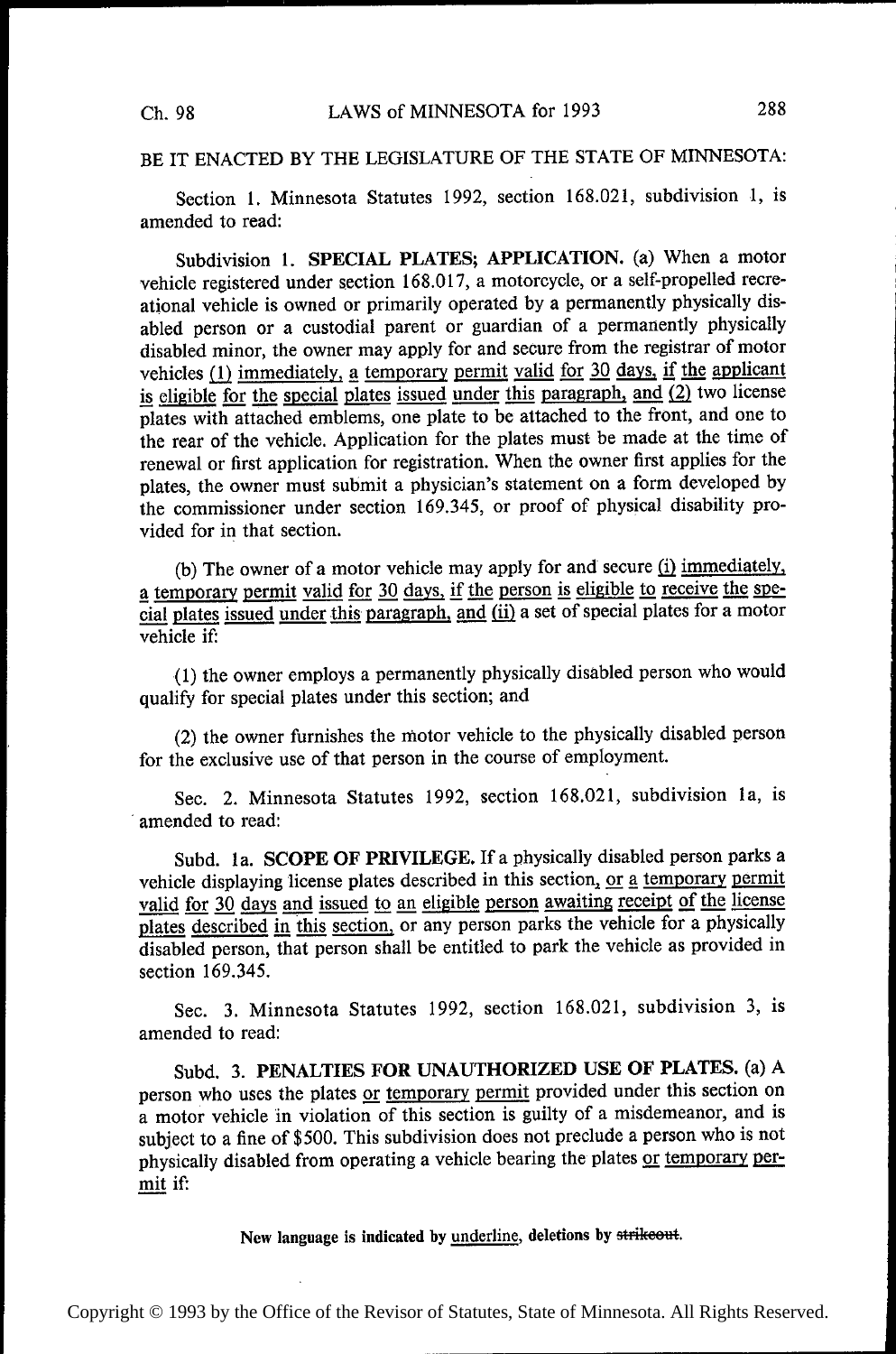(1) the person is the owner of the vehicle and permits its operation by <sup>a</sup> physically disabled person;

(2) the person operates the vehicle with the consent of the owner who is physically disabled; or

(3) the person is the owner of the vehicle, is the custodial parent or guardian of a permanently physically disabled minor, and operates the vehicle to transport the minor.

(b) A driver who is not disabled is not entitled to the parking privileges provided in this section and in section 169.346 unless parking the vehicle for a physically disabled person.

Sec. 4. Minnesota Statutes 1992, section 169.345, subdivision 3, is amended to read:

Subd. 3. IDENTIFYING CERTIFICATE. (a) The division of driver and vehicle services in the department of public safety shall issue  $(1)$  immediately, a temporary permit valid for 30 days, if the person is eligible for the certificate issued under this paragraph, and  $(2)$  a special identifying certificate for a motor vehicle when a physically disabled applicant submits proof of physical disability under subdivision 2a. The commissioner shall design separate certificates for persons with permanent and temporary disabilities that can be readily distinguished from each other from outside a vehicle at a distance of 25 feet. The certificate is valid for the duration of the person's disability, as specified in the physician's or chiropractor's statement, up to <sup>a</sup>maximum of six years. A person with a disability of longer duration will be required to renew the certificate for additional periods of time, up to six years each, as specified in the physician's or chiropractor's statement.

(b) When the commissioner is satisfied that a motor vehicle is used primarily for the purpose of transporting physically disabled persons, the division may issue without charge  $(1)$  immediately, a temporary permit valid for 30 days, if the operator is eligible for the certificate issued under this paragraph, and  $(2)$  a special identifying certificate for the vehicle. The operator of a vehicle displaying the certificate or temporary permit has the parking privileges provided in subdivision 1 while the vehicle is in use for transporting physically disabled persons. The certificate issued to a person transporting physically disabled persons must be renewed every third year. On application and renewal, the person must present evidence that the vehicle continues to be used for transporting physically disabled persons.

(c) A certificate must be made of plastic or similar durable material, must be distinct from certificates issued before January 1, 1988, and must bear its expiration date prominently on its face. A certificate issued to a temporarily disabled person must display the date of expiration of the duration of the disability, as determined under paragraph (a). Each certificate must have printed on the back <sup>a</sup>summary of the parking privileges and restrictions that apply to each vehicle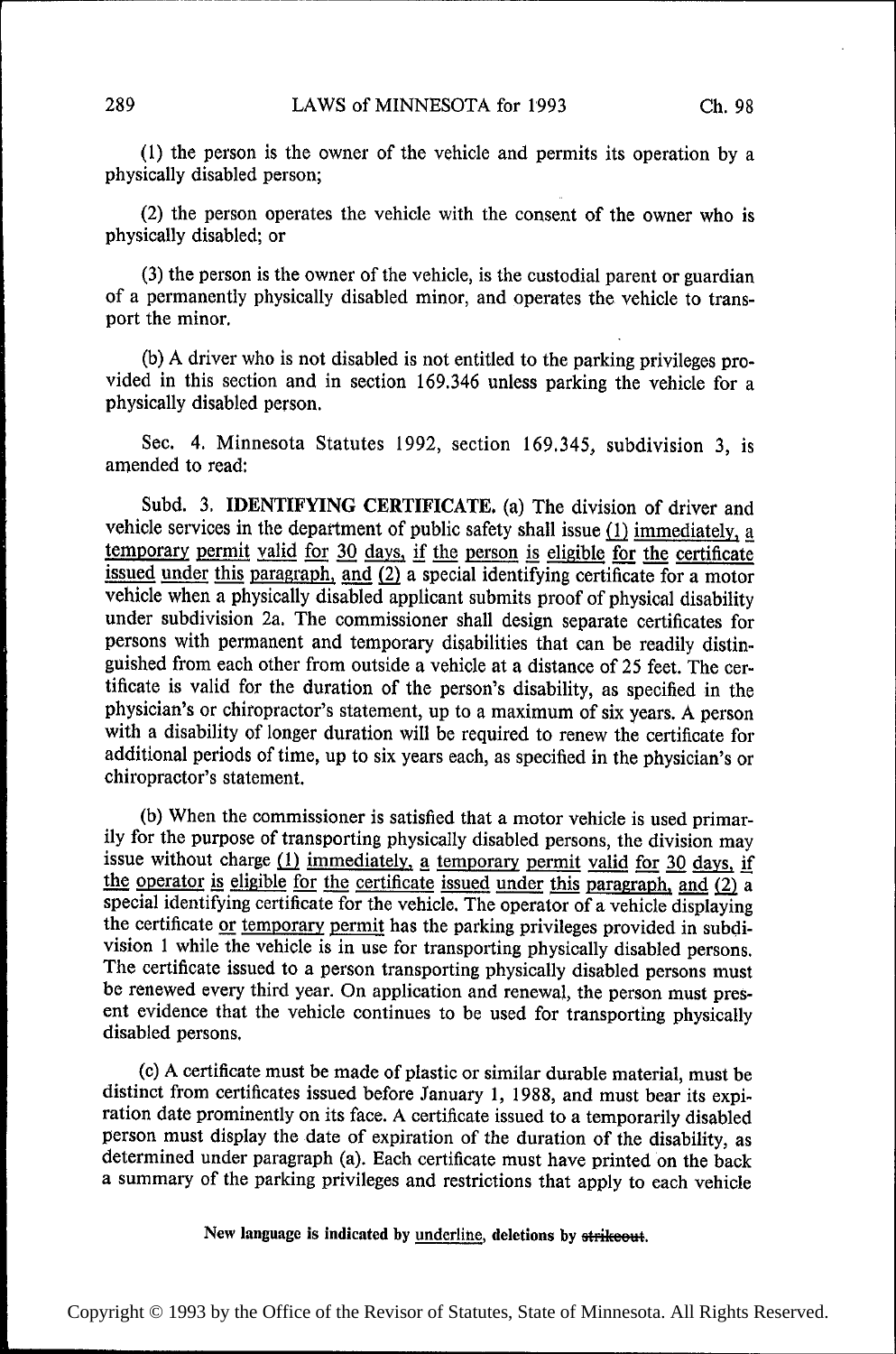in which it is used. The commissioner may charge a fee of \$5 for issuance or renewal of a certificate or temporary permit, and a fee of \$5 for a duplicate to replace a lost, stolen, or damaged certificate or temporary permit. The commissioner shall not charge a fee for issuing a certificate to a person who has paid a fee for issuance of a temporary permit.

Sec. 5. Minnesota Statutes 1992, section 169.345, subdivision 4, is amended to read:

Subd. 4. UNAUTHORIZED USE; REVOCATION; PENALTY. If a peace officer finds that the certificate or temporary permit is being improperly used, the oflicer shall report the violation to the division of driver and vehicle services in the department of public safety and the commissioner of public safety may revoke the certificate or temporary permit. A person who uses the certificate or temporary permit in violation of this section is guilty of a misdemeanor and is subject to a fine of \$500.

Sec. 6. Minnesota Statutes 1992, section 169.346, subdivision 1, is amended to read:

Subdivision 1. PARKING CRITERIA. A person shall not:

(1) park a motor vehicle in or obstruct access to a parking space designated and reserved for the physically disabled, on either private or public property;

(2) park a motor vehicle in or obstruct access to an area designated by <sup>a</sup> local governmental unit as a transfer zone for disabled persons; or

(3) exercise the parking privilege provided in section 169.345, unless:

(i) that person is a physically disabled person as defined in section 169.345, subdivision 2, or the person is transporting or parking a vehicle for a physically disabled person; and

(ii) the vehicle visibly displays one of the 'following: a license plate issued under section 168.021, a certificate issued under section 169.345, a temporary permit valid for 30 days issued under section  $168.021$  or  $169.345$ , or an equivalent certificate, insignia, or license plate issued by another state, a foreign country, or one of its political subdivisions.

Sec. 7. Minnesota Statutes 1992, section 169.346, subdivision 2, is amended to read:

Subd. 2. SIGNS; PARKING SPACES FREE OF OBSTRUCTIONS; PENALTY. (a) Parking spaces reserved for physically disabled persons must be designated and identified by the posting of signs incorporating the international symbol of access in white on blue and indicating that violators are subject to a fine' of up to \$200. These parking spaces are reserved for disabled persons with vehicles displaying the required certificate, license plates, temporary permit valid for 30 days, or insignia. Signs sold after August 1, 1991, must conform to